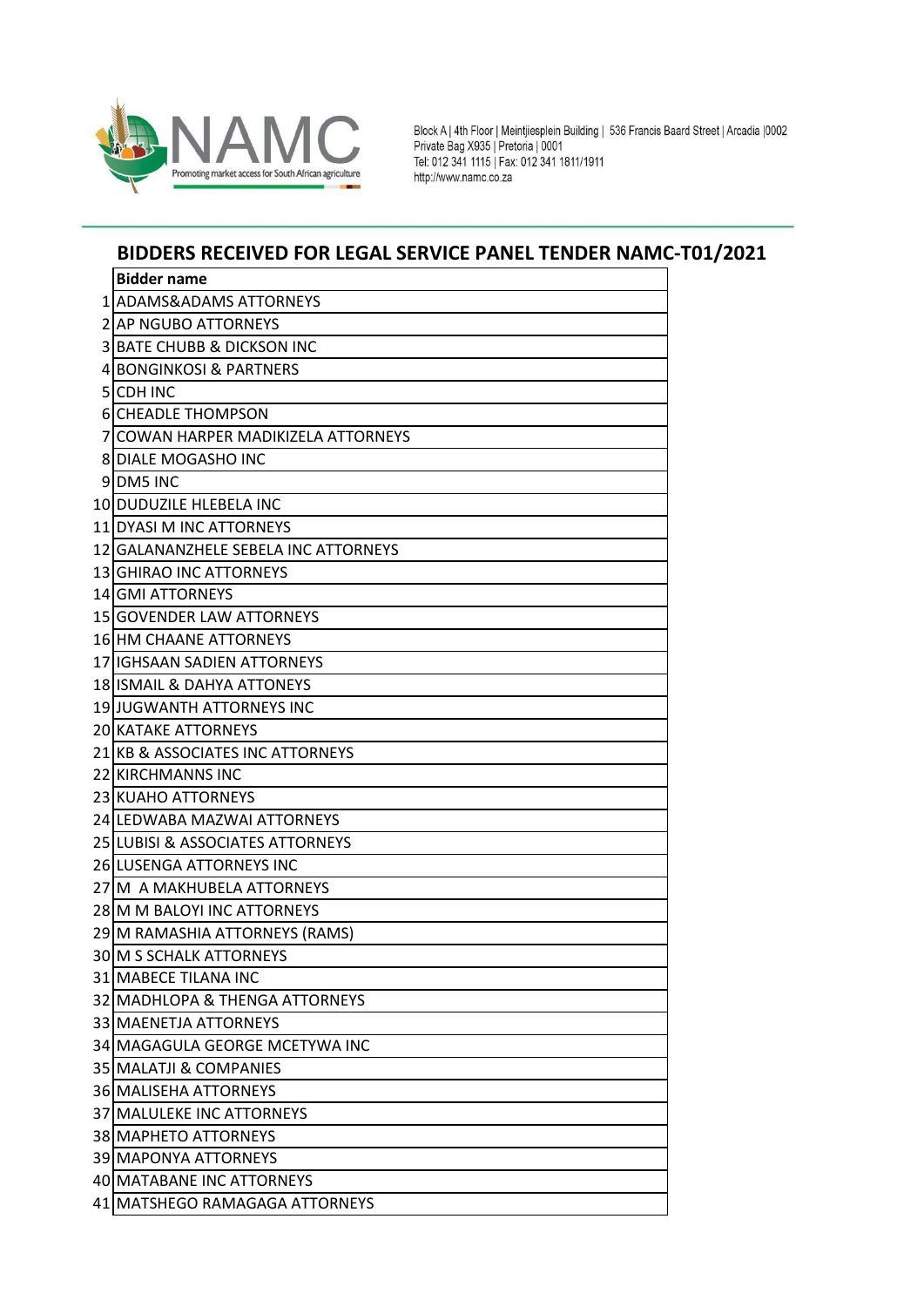| 42 MATTHEW FRANCIS INC           |
|----------------------------------|
| 43 MFJD ATTORNEYS                |
| 44 MITTI ATTORNEYS               |
| 45 MKWANAZI INC ATTORNEYS        |
| 46 MMATELA ATTORNEYS INC         |
| 47 MMMG ATTORNEYS                |
| 48 MNS ATTORNEYS                 |
| 49 MOIMA INC                     |
| 50 MOLATUDI ATTORNEYS            |
| 51 MOLEFE DLEPU INC              |
| 52 MOLOTO STOFILE INC ATTORNEYS  |
| 53 MS MSIBI INC ATTORNEYS        |
| 54 MSIKINYA ATTORNEYS            |
| 55 IN O MAMABOLO INC             |
| 56 NCHUPETSANG INC ATTORNEYS     |
| 57INDOBELA LAMOLA INC            |
| 58 NGENO & MTETO INC ATTORNEYS   |
| 59 NINGIZA HORNER INC            |
| 60 NOTHEMBA GEORGE ATTORNEYS     |
| 61 INSD COMMERCIAL ATTORNEY INC  |
| 62 NTANJANA N ATTORNEYS          |
| 63 PADI INC ATTORNEYS            |
| 64 PHOLOGE MAMPURU INC ATTORNEYS |
| 65 PHUNGO INC                    |
| <b>66IPHUNGULA ATTORNEYS</b>     |
| 67 POPELA MAAKE INC ATTORNEYS    |
| 68 PPM ATTORNEYS                 |
|                                  |
| 69 RAHMAN CASSIM ATTORNEYS       |
| 70 RAMUSHU MASHILE TWALA INC     |
| 71 RAPHELA INC ATTORNEYS         |
| 72 RW ATTORNEYS                  |
| 73 SANQELA ATTORNEYS             |
| 74 SEBOLA NCHUPETSANG INC        |
| 75 SENEKAL SIMMONDS INC          |
| 76 SENYATSI INC ATTORNEYS        |
| 77 SIBEKO ATTORNEYS              |
| <b>78 SIGAMA ATTORNEYS</b>       |
| 79 SIKUNYANA INC ATTORNEYS       |
| 80 SM VAKALISA INC               |
| 81 STEVEN MALULEKE ATTORNEYS     |
| 82 STRAUSSDALY ATTORNEYS         |
| 83 IT J MAODI INC                |
| 84 TEBOGO RAMAOKA INC            |
| <b>85 THEKO ATTORNEYS</b>        |
| <b>86 THOBAGALE ATTORNEYS</b>    |
| 87 TSHABANGU INC ATTORNEYS       |
| 88 TSHIKOVHI INC ATTORNEYS       |
| 89 TSHIQI ZEBEDIELA ATTORNEYS    |
| 90 VICTOR NKHWASHU ATTORNEYS INC |